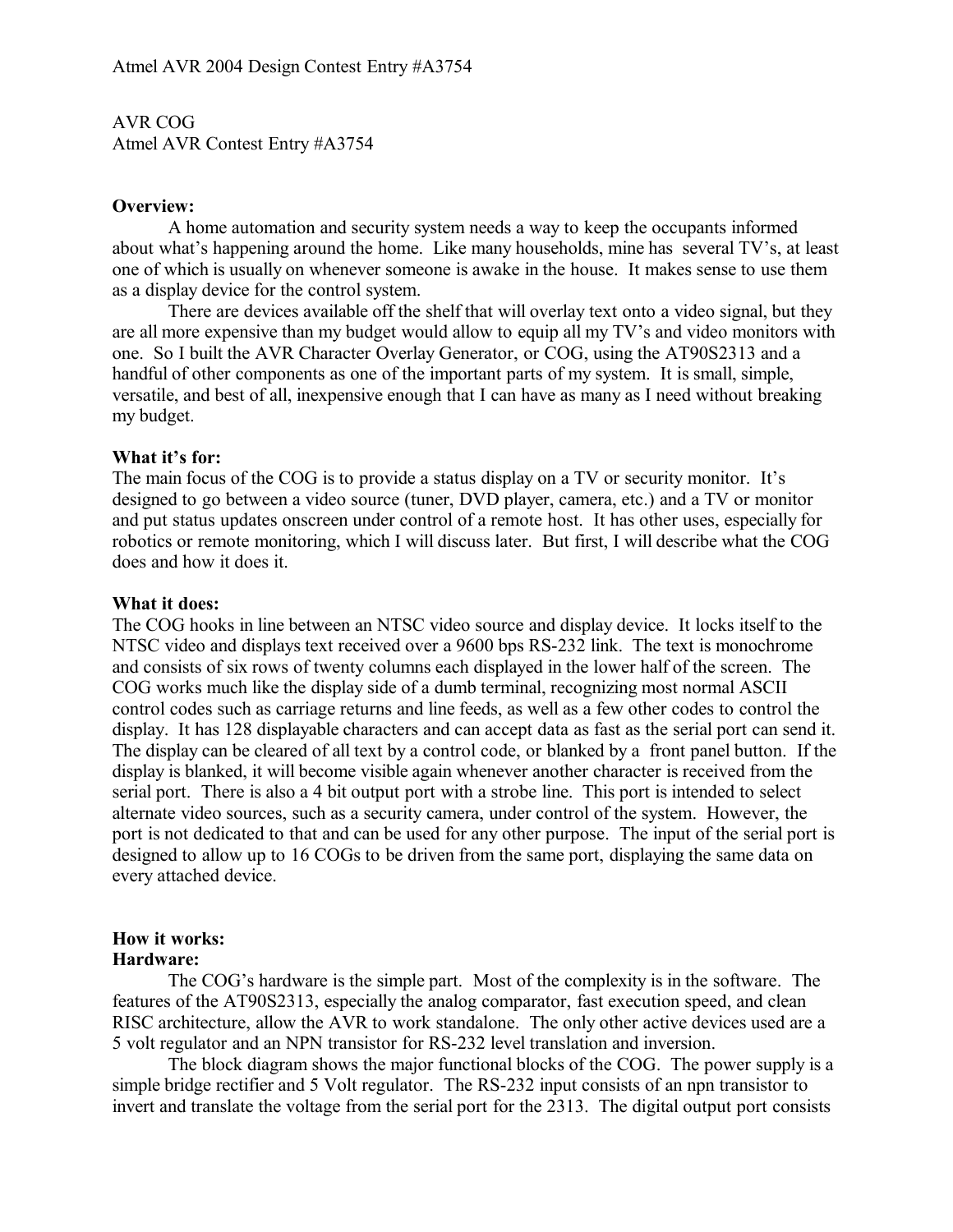of 5 bits from the 2313 to interface to external circuitry. The video output section is one diode and one resistor to isolate the AVR's output from the video signal and limit the brightness of the displayed video. The heart of the circuit is the bias and clamp block and the AT90S2313. The video I/O block consists solely of the two video jacks with a through connection and a connection to the rest of the circuit.

The schematic shows how simple the circuitry is. Almost all the work is done by the AVR. Most of the other components are only to signals back and forth between the NTSC levels and the 5 volt logic levels.

The RS-232 input, consisting of Q1, D4, R7, and R8, translates the +- 3 to 12 V signal to a 0-5V level and inverts it for the AVR's UART. It has a high impedence input to allow multiple COG's to be driven from one port. It is connected to a DB9F connector to interface with a PC serial port. The inverted signal then goes to the AVR UART input at pin 2.

J3 and J4 are the video input and output. The video signal passes through from one to the other so they are interchangeable. A connection from the junction of those two connectors is made to the input circuit. The signal is AC coupled through C3 into a clamp circuit consisting of R1 and D1. Since a standard NTSC video signal is only 1 volt p-p, the clamp circuit is biased by D2, C4, and R2 to approximately 0.6 V so that the bottom of the sync signal is very near ground level. This brings the entire video signal above ground, allowing the onboard analog comparator to detect the low-going sync pulses. The black level of the signal is typically 0.3V and the bottom of the sync pulse should be slightly above ground (about 100mV). Voltage divider R3 and R4 divide the reference voltage from D2 in half to provide a 0.3 V reference to the analog comparator's negative input. Whenever the clamped video signal drops below 0.3V, the comparator will generate an interrupt to the CPU, indicating a sync pulse. The software determines if it is a horizontal or vertical sync pulse and synchronizes the display to the signal. The video signal is completely generated inside the AVR and port B7 sends the digital video signal through D3 to isolate it and R5 to limit the brightness.

The COG is powered by an 8.5VAC wall wart that is rectified and filtered by BR1 (D4 to D8) and C1, then regulated to 5VDC by IC2, a 78L05. The COG circuitry itself only draws about 10 ma, but the supply is designed to provide 50 ma to allow circuitry to be added to the 4 bit output port, such as a latch or mulitplexer. The supply is filtered more than necessary to minimize ripple getting into the generated video signal.

 The COG can accept serial input at the maximum rate, so no flow control is needed. The blanking input, SW1, is read every time a vertical sync pulse occurs. The switch is not debounced since it any bounce will only cause the blanking to turn on repeatedly which causes no harm. If the switch is low when read, the video output is turned off to blank the text. Reception of any character on the serial port turns it back on. I initially used the internal pullup on the pin, but found that noise on the wire to the switch caused the display to blank at random. The 10K pullup added externally solved the problem.

The last part of the circuit doesn't involve any extra hardware. It is simply five pins of the AVR that output the low four bits of character codes 10 through 1F hexadecimal. Port D2 is the LSB and Port D5 is the MSB. The fifth line, Port D6, is a high going strobe for 300 nanoseconds. As mentioned above, this port was intended to control a video multiplexer, but it can be used for any purpose, such as to turn on or off relays, etc. Since the pins of the AVR can sink up to 20 ma, each one could drive a solid state relay directly.

# **Software:**

When the inspiration struck for this project, I expected the software to be the most difficult part. I wasn't disappointed. About 90% of the development time was spent on software. However, it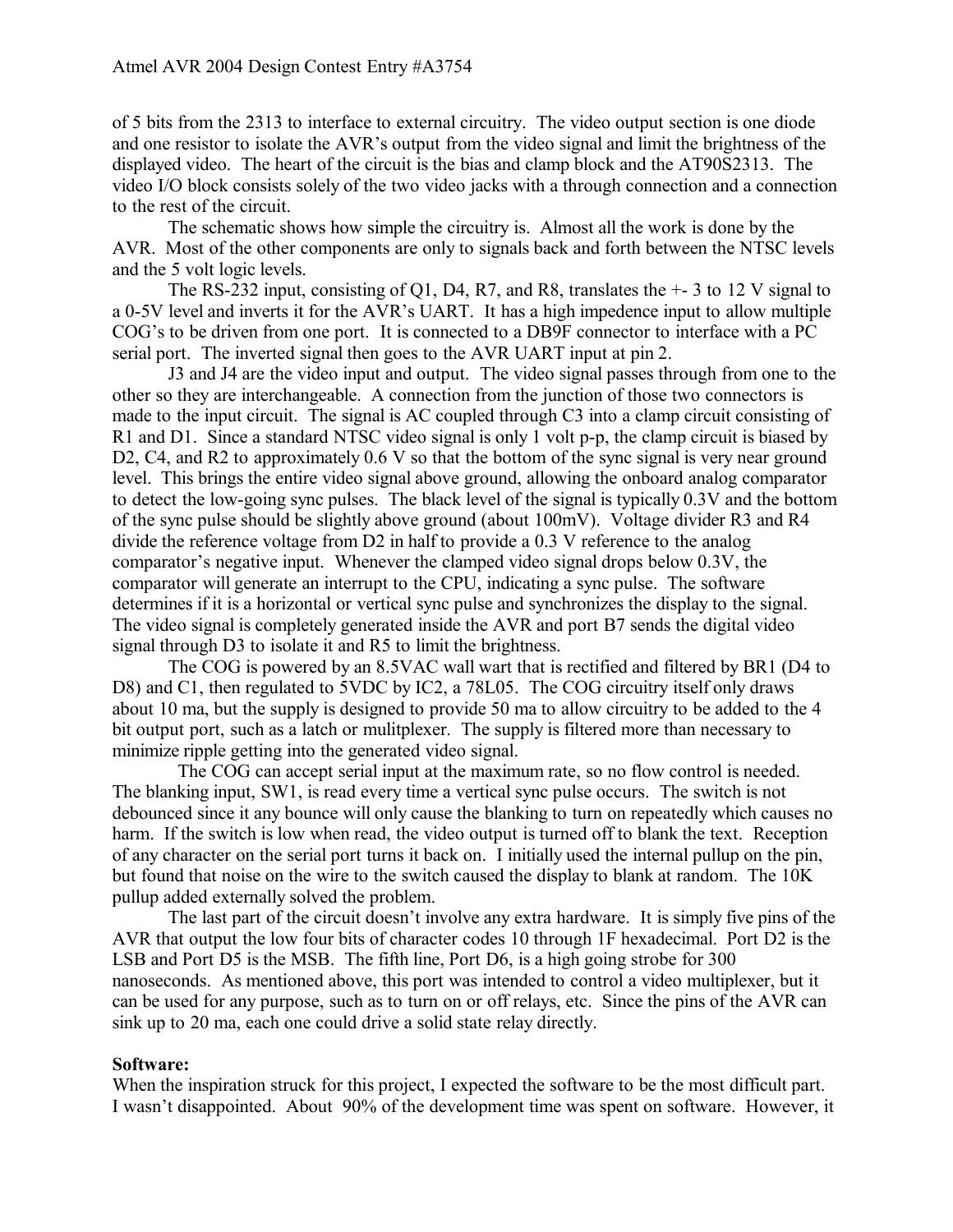wasn't nearly as bad as I expected. The AVR is a joy to program. The well thought-out instruction set and large number of registers make a lot of problems much easier than on most processors I've used. The code isn't pretty, but it works. All the code was written in assembler, using AVR Studio. It was debugged mostly by crash and burn, since the sleep instruction, a critical part of the program, isn't simulated in AVR Studio.

The AT90S2313 has 1024 words of program memory (2048 bytes), 128 bytes of RAM, and 32 byte-wide registers. The EEPROM is not used in the COG. Half the program flash holds a 1024 byte character table (128 characters X 8 bytes). About 250 more words hold the program, which includes what amounts to a terminal emulator program. Of the 128 bytes of RAM, 120 are used for a display buffer and four are used as a ring buffer for the incoming serial characters. That leaves four bytes for the stack and anything else that might be needed. Since the video sync causes an interrupt which uses two bytes of stack space, I decided not to use subroutines at all. I tried to structure the code well and there are lots of comments to explain what's happening, but it is rather hard to follow.

The flowchart shows the overall structure of the program. As you can see, most of the work is done either in the comparator interrupt routine or as a result of it. There is another interrupt, the 8 bit timer 0. It acts something like a watchdog, allowing serial data to be received if there is no video source present.

Since the software is the heart of the project, I will describe it in some detail. You can refer to the code listing to follow along. As mentioned, there are no subroutines other than the two interrupt routines, so most of the code is straight line with some jumps thrown in. For speed and to limit stack usage, many registers are used to hold constants and variables. There are also 7 registers used as a working set for many purposes. They are labeled TEMP1 through TEMP7.

At reset, the code initializes the hardware and many of the constants. Most of that is straightforward, except the row increment pointer, RowIncL. This is a constant used to speed up the addition in the video generation section to read the proper row of bytes from the character table for each line of video. The video ram is cleared and then a signon message is loaded into it to let you know the COG is ready to accept data. Once everything is initializes, interrupts are enabled and the main loop is entered.

The main loop itself is quite simple. The processor goes to sleep and waits for an interrupt. The sleep is primarily to eliminate interrupt latency so that the video starts at the same time after each horizontal sync pulse. After the interrupt is processed and returns, the main routine checks to see if a character has been received on the serial port. If one has arrived, it is put into the ring buffer for later processing.

The next step is to process a character from the ring buffer. Since the timing is critical during video generation and some characters may require more than an entire video line time to process, a check is made before processing the character. If the current line is not at least two lines away from the active video lines, the character won't be processed.

If there is time before generating the video a character is retrieved from the ring buffer, if present, and checked to see what action should be taken. It is first checked to see if it is a control character (ASCII code below 32). If it is not then the high bit is masked off, resulting in a displayable code from 0 to 127. This allows the low 32 characters to be displayed by setting the high bit. Otherwise, they would be interpreted as control codes and not displayed. The displayable character is then put into the video ram and the screen updated as needed.

If the character is a control code, it is processed by what is effectively a large "switch" statement. First it is tested to fall between 16 and 31. If it does, then the low 4 bits are output to the output port and the strobe line is pulsed. If not, further testing is done. The rest of the tests for recognized codes are in numerical order. There is no reason other than programmer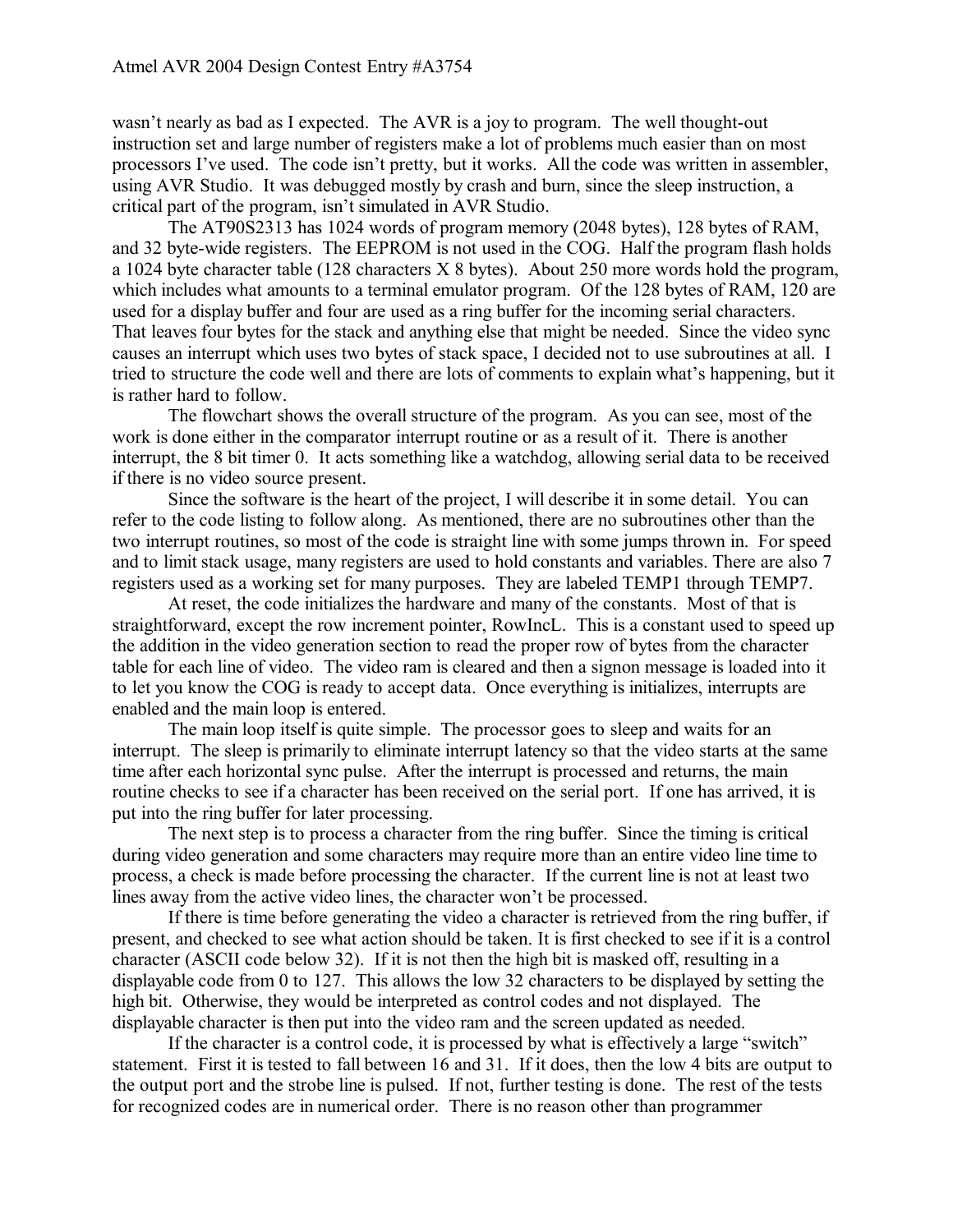convenience why this is so. It just seemed logical. Each code is tested in turn, and the appropriate action taken. The codes recognizes are listed below:

| code | name         | action                                                                    |
|------|--------------|---------------------------------------------------------------------------|
| 8    | backspace    | Moves backward one space on current line only. Does not erase.            |
| 9    | tab          | Moves to the next tab stop. Tabs are 4 spaces. Moves to next line at end. |
| 10   | line feed    | Moves cursor to same position on next line.                               |
| 11   | vertical tab | Moves cursor up one line at same position. Will not scroll up.            |
| 12   | form feed    | Clears screen and moves cursor to home position.                          |
| 13   | carriage ret | Moves cursor to beginning of current line without erasing anything.       |

Any other codes are ignored. After each character is processed, the cursor is updated as appropriate. If the cursor moves past the last line, the display is scrolled one line to make a blank line at the bottom and the cursor is updated to that line.

As mentioned above, the serial port is checked after every interrupt. Since the cpu is put to sleep waiting on those interrupts and the UART doesn't use interrupts, then data from the serial port will be lost if there are no interrupts. This can occur if there is no active video source. Since we may still need to receive data while there is no active video source, timer 0 is loaded with a timeout value of about 80 uSeconds. Since a video line is about 63.5 uSec and the timer is reset at each interrupt, the timer interrupt won't ever happen as long as there is active video. However, in case the sync pulses are missing, the timer takes over and interrupts the cpu allowing the serial processing to take place.

The interrupt routines are where the interesting work gets done. The timer interrupt is simple. It's main function is to allow the AVR to come out of sleep mode and process the serial port. However, it also resets the timer and sets the line pointer to 0, indicating the top of the screen, so that the system doesn't think it is on an active video line if that is where it last got a sync pulse. Once a video signal is present again, the program will lock back on to the sync signal.

The analog comparator interrupt is the real workhorse. It's main function is to generate the video signal. It has some housekeeping to do also, but most of the code is used to turn ASCII codes into a serial bitstream and put those bits out to the NTSC signal.

Upon entering the IRQ, the timer is reset to prevent accidental interrupts. The processor then goes into a wait loop for about 5 microseconds, the length of a normal horizontal sync pulse. After that, the comparator output is tested and if it is still active the vertical sync portion of the routine is entered. If it is not still active, then it must be a horizontal pulse. The line counter is incremented and tested. If no video needs to be generated for this line, the routine returns with no further action.

If video does need to be generated, another wait of 10 uSec allows the characters to be centered on the display. Then the registers are preloaded with the constants and addresses needed to generate the video as fast as possible. The bytes to display are fetched in sequence from the program memory, using the ASCII code as an index. The load program memory instruction reads the byte for the current row of the character into R0, then outputs and shifts all the bits to port B7. The characters are in a 5 x 8 matrix shifted to the most significant bits of the byte. The low 3 bits of each byte must be 0 to prevent interference with the comparator as the bits are shifted out and to turn off the video when the last bit is shifted out. Once all 20 characters for the current row are output, the routine does a little more housekeeping to prepare for the next row and returns.

A word is in order about the video generation. To make the code as fast as possible, the character codes in program memory must be arranged so that the first (top) row of each character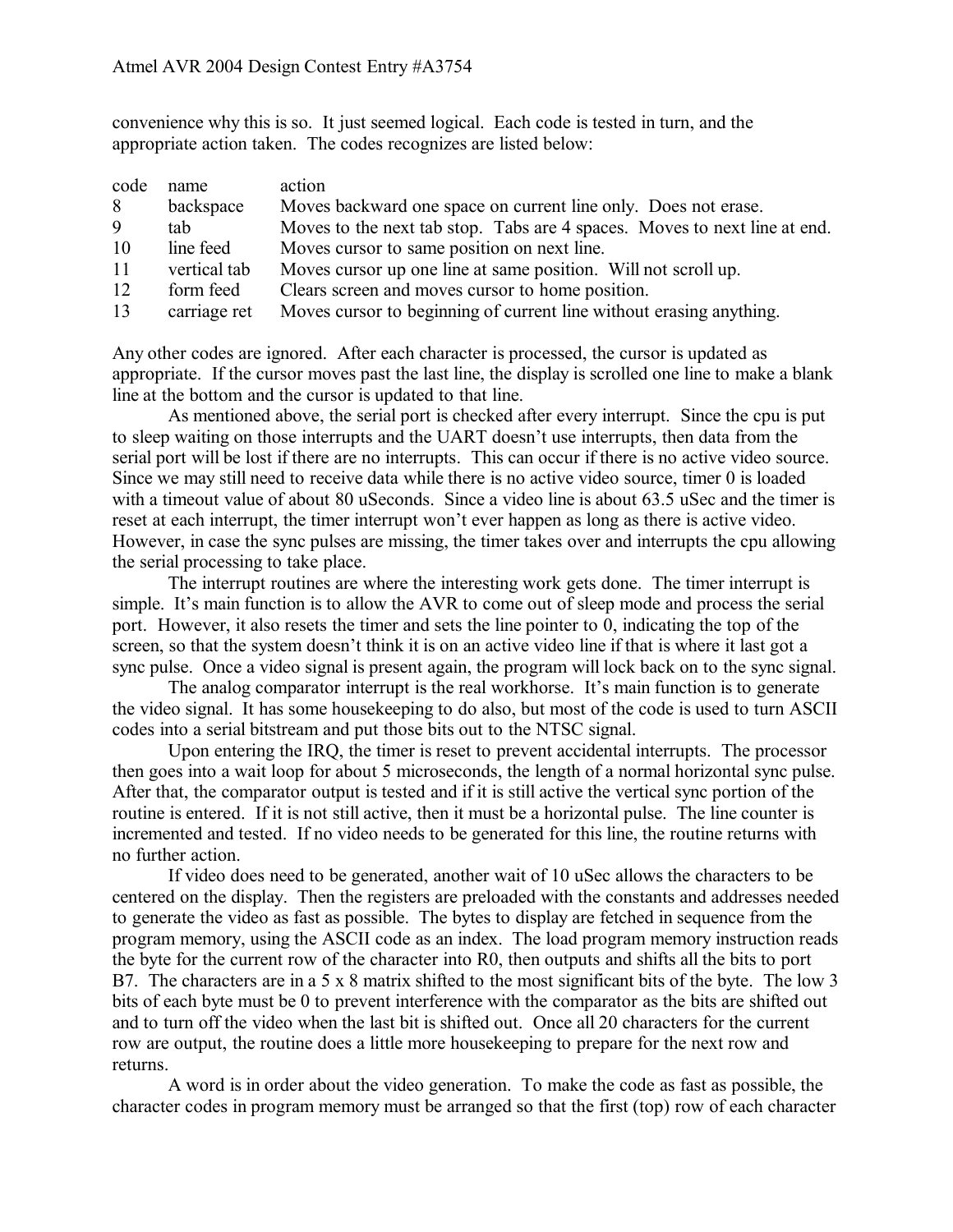are all contiguous in memory, followed by the second row of all characters, all the way to the last (eighth) row. I wrote a crude QBASIC program to accept a text file and convert it to the proper format and output an include file for the assembler.

During the video generation, each pixel needs to be shifted out as fast as possible. Then each row of dots for the next character needs to be loaded. The time it takes to load the next byte for shifting sets the minimum time between characters. The spacing is slightly wider than I would like, but is quite readable.

Now that the horizontal sync has been described, what happens on vertical sync? Not much. Mostly, the registers and counters are reset to prepare for the next frame of video. The COG doesn't distinguish between even and odd fields, so the video is generated on both, providing characters without lines between the rows as was common on many older computers that used non-interlaced NTSC video output.

One thing to note about the vertical routine: The equalizing pulses that arrive during vertical sync, which are designed to keep a television synced horizontally during the long vertical sync period, cause the COG to actually see several vertical sync pulses in a row. This won't cause any harm, but is worth mentioning.

The last action the vertical sync routine performs is to read the blanking switch and turn off the video output if it is pressed. The video output pin driver is simply turned off. Everything else continues to operate as normal and receipt of any character on the UART turns the video back on.

# **How to use it:**

Using the COG is very simple. Connect a video source to either of the RCA jacks and a monitor or TV to the other. Connect an RS-232 cable to the DB9 port and plug in the power. A signon message will be displayed and the COG is ready to receive data from the serial port. The serial data should be 9600 bps, 8 data bits, and no parity. There are 128 displayable characters. However, the low 32 ascii codes are reserved for control and not displayable. Any code from 128 to 255 will have the MSB masked off and display the proper character. So to print the lowest 32 characters, you must send them with the high bit set (128 – 159). There are several control codes that are recognized. Most work as expected. A carriage return returns the cursor to the start of the current line. A line feed moves to the next line. Tab stops are at every fourth position (0,4..16,0). I wanted to be able to move the cursor up and to clear the screen. A somewhat standard form feed (ascii 12) is used to clear the screen and home the cursor, and a vertical tab (ascii 11) will move up one line without erasing anything. A backspace (ASCII 8) backs up one character without erasing the character. The backspace and vertical tab will not back up past the start of the current line or the first line of the screen.

To use the four bit output port, character codes  $16 - 31$  are used. When one of these characters is received the low four bits are output on the port pins and the strobe goes high for 300 ns. Without a video source connected there will be no sync pulses. Since the serial port is read as a result of the sync interrupts, not having a video signal would prevent reception of characters. To allow reception of data even without an active video source, a timer will fire an interrupt if no sync is received and allow data to be received even when no video is present.

After powerup, a formfeed, character 12, should be sent to the COG to remove the signon message.

# **Going Further:**

Although the COG works well as it is, there are several improvements that can be made. There are also extensions that could be added and other ways to use it than addressed so far.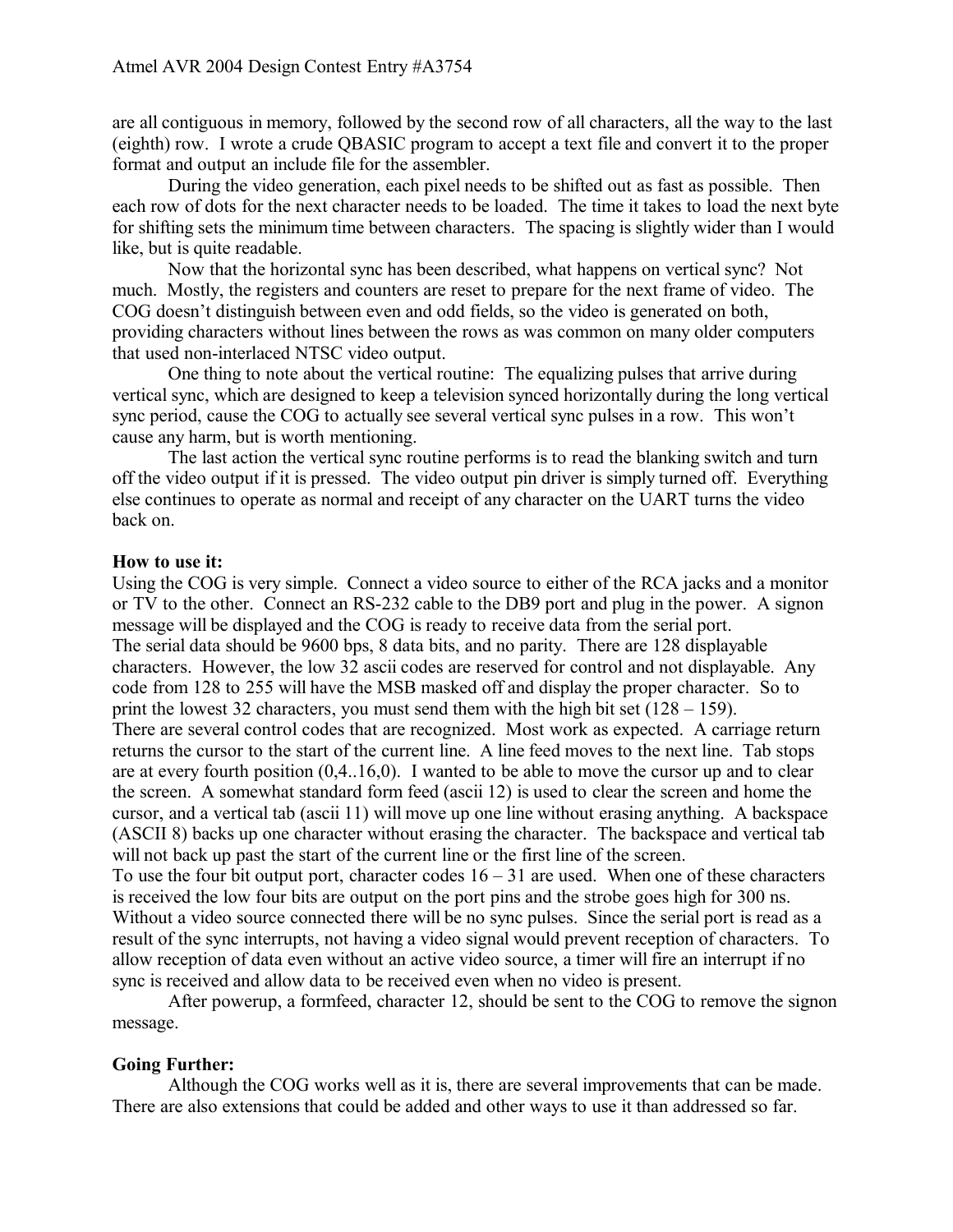First are the improvements. As it stands, the video jitters somewhat. That is probably because of the 10MHz processor clock not matching the video timing of the NTSC signal. Also, the characters as well as the spaces between them are wider than I would like. That is a function of the speed also. Scrolling and clearing the screen are time consuming. Speeding up those functions would make adding other capabilities, such as scrolling up or clearing a line, easier to add. All of these could be improved by running at a faster clock rate. I have seen several projects on the Internet where people were running the AT90S2313 at much higher speeds than specified. I breadboarded a version of the COG early on running at 14.31818 MHz. It worked fine. The characters looked much better and the jitter seemed to improve. It was built on a solderless breadboard and used the capacitance of that breadboard instead of actual load capacitors on the crystal so the frequency may have been way off. Using proper capacitors may have a more dramatic effect. I chose to stick with 10 MHz since it works well enough and is within the specifications of the processor. I left some of the timing constants in place in the code and plan to come back to it in the future. There are other changes that need to be made as well. For that, though, I will probably wait until I get some of the newer ATtiny 2313's, which are rated up to 24 MHz.

As for extensions, I have several ideas in mind. Another small AVR could be added to scan a keyboard and create a complete video terminal for interaction with the control system. Also, a wide range of devices could be connected to the 4 bit output port. A VCR could record the scene from a video camera where motion is detected, security lights could be turned on, or a robot with video camera could be remotely operated.

That brings up other uses of the COG. It is small and inexpensive enough to place with each camera of a security system. A local processor with sensors attached could display its status on that camera's video signal. And as mentioned above, a robot with a video camera could display status messages on the video signal instead of a separate link to the operator. Whatever method used to transmit the video signal would carry the status messages also.

There are about 250 words of program memory, a few registers, and the entire eeprom unused in the COG, as well as a 16 bit timer. It would be interesting to see what else could be put into those resources.

# **Conclusion:**

This project was started because I needed a cheap and simple character overlay generator. The COG has exceeded my initial requirements and expectations and was easier to develop than I anticipated. This was my first real design with the AVR (it shows when reading the code) and I was surprised how easy it was to program. I now have a video overlay module that I can connect to the several televisions and video monitors in my home and receive status updates from my computer. Best of all, I can build all of them I need for about the cost of one commercial module.